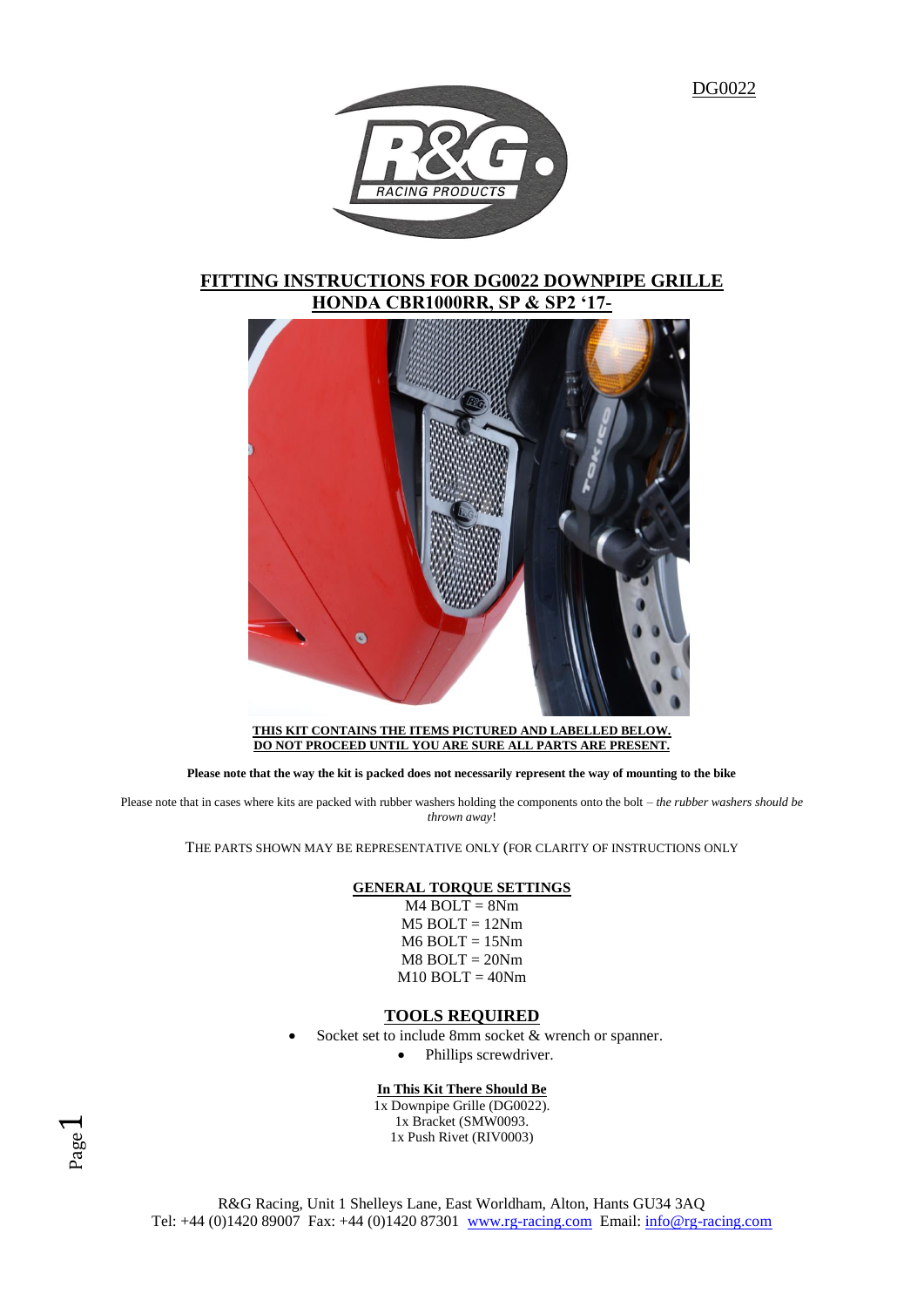











Picture 3 Picture 4

# **FITTING INSTRUCTIONS**

- To fit the downpipe grille, remove the lower radiator mounting bolt, as shown in picture 1.
- Take the small bracket supplied and fit it to the lower radiator mounting hole as shown in picture 2, before re-fitting the original bolt and loosely tighten. (If fitting to the bike with the radiator guard already fitted, fits this bracket as shown in picture 2, on top of the radiator guard mount).
- Offer the downpipe grille into position with the spring clip locating over the second downpipe and align the top mounting hole with the hole in the small bracket previously fitted, as shown in picture 3. *(With the bracket loose, its easily rotated into the correct position).*
- Remove the downpipe grille and tighten the lower radiator mounting bolt to fix the bracket in its correct position.
- Re-fit the downpipe grille onto the downpipe using the clip and fit he push rivet supplied through the top mounting hole and into hole on the small bracket, as shown in picture 4.

ISSUE 1 31/08/2017 (AR)

R&G Racing, Unit 1 Shelleys Lane, East Worldham, Alton, Hants GU34 3AQ Tel: +44 (0)1420 89007 Fax: +44 (0)1420 87301 [www.rg-racing.com](http://www.rg-racing.com/) Email: [info@rg-racing.com](mailto:info@rg-racing.com)

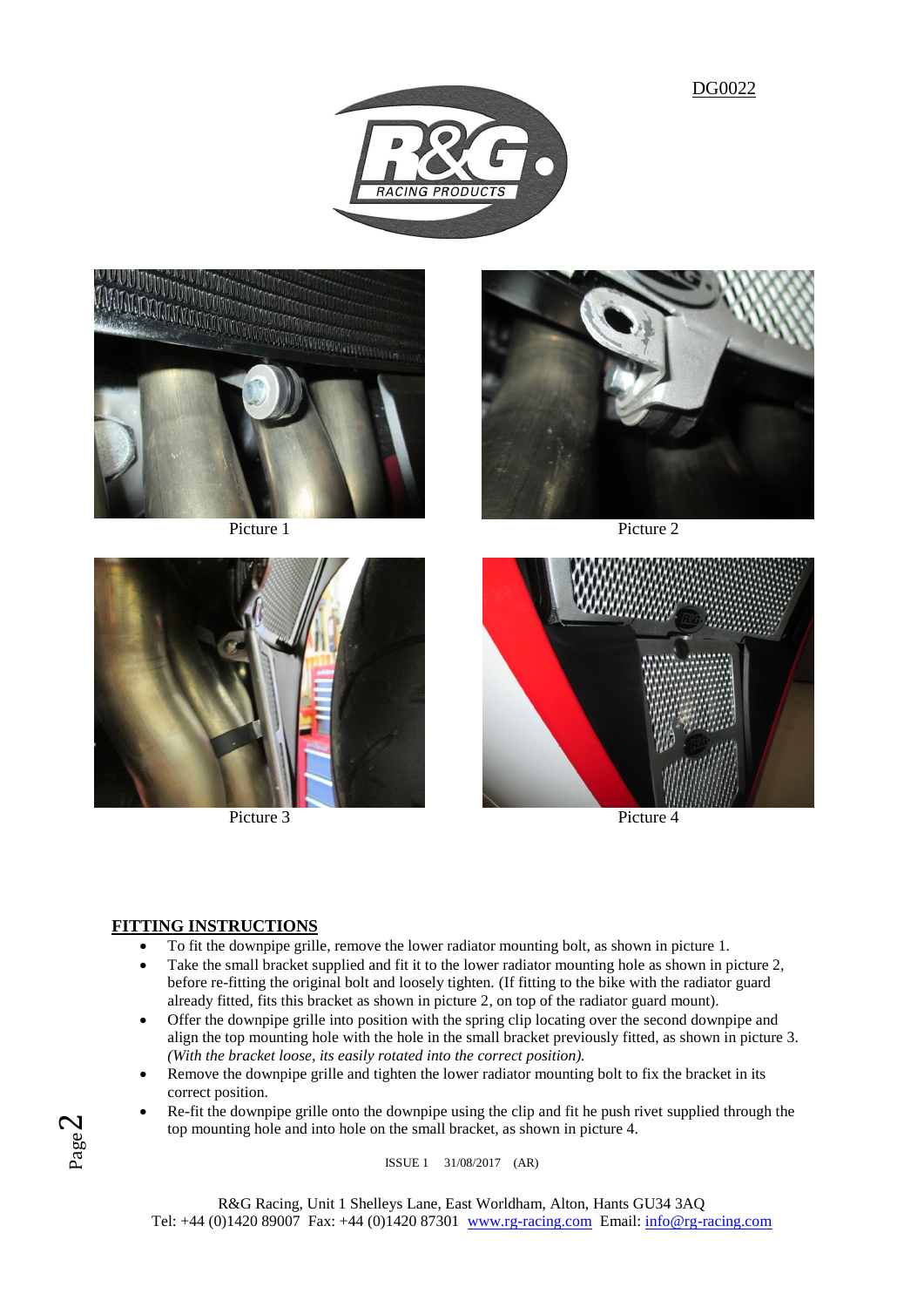

## **Digital copies of these instructions are available to download from [www.rg-racing.com](http://www.rg-racing.com/)**

#### **CONSUMER NOTICE**

The catalogue description and any exhibition of samples are only broad indications of the Products and R&G may make design changes which do not diminish their performance or visual appeal and supplying them in such state shall conform to the order. The Buyer acknowledges no representation or warranty (other than as to title) has been given or will apply to the Products other than those in R&G's order or confirmation and the Buyer confirms it has chosen the Products as being of merchantable quality and suitable for its particular purposes. Where R&G fits the Products or undertakes other services it shall exercise reasonable skill and care and rectify any fault free of charge unless the workmanship has been disturbed. The Buyer is responsible for ensuring that the warranty on the motorcycle is not affected by the fitting of the Products. On return of any defective Products R&G shall at its option either supply a replacement or refund the purchase money but shall not be liable if the Products have been modified or used or maintained otherwise than in accordance with R&G's or manufacturer's instructions and good engineering practice or if the defect arises from accident or neglect. Other than identified above and subject to R&G not limiting its liability for causing death and personal injury, it shall not be liable for indirect or consequential loss and otherwise its liability shall be limited to the amounts paid by the Buyer for the Products or the fitting or service concerned. These terms do not affect the Buyer's statutory rights.

#### **R&G RACING RETURNS POLICY (NON-FAULTY GOODS)**

Returns must be pre-authorised (if not pre-authorised the return will be rejected). Goods may only be returned direct to us if they were purchased direct from us (customer must prove if necessary). Otherwise to be returned to original vendor. Goods must be in re-sellable condition, in the opinion of R&G Racing. All returns are subject to a 25% restocking and handling fee (25% of the gross value exc. P&P – at the prevailing price at time of purchase). The customer must pay any and all carriage charges. No returns of discontinued products, unless within 14 days of purchase. This policy does not affect your statutory rights and does not refer to faulty goods.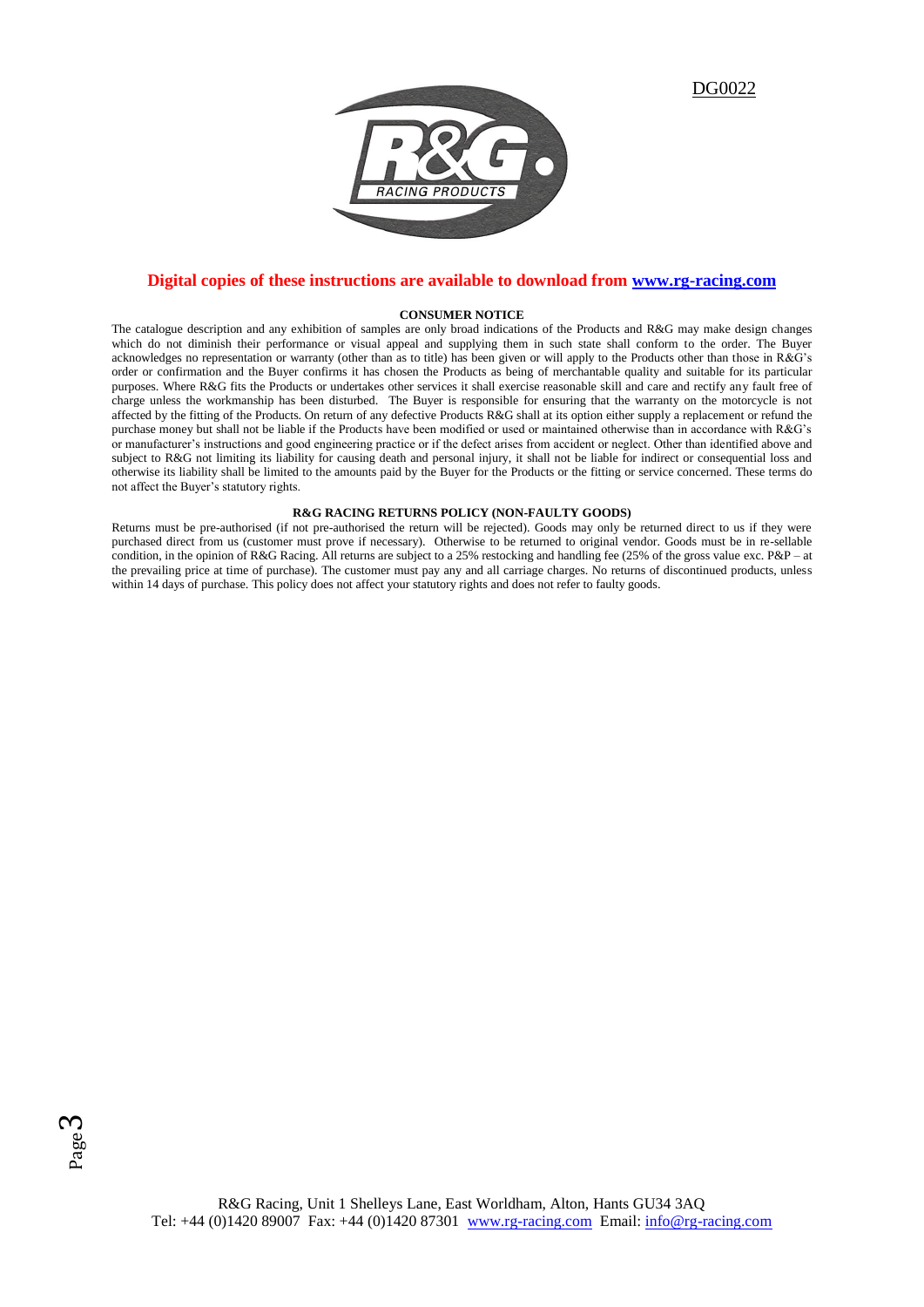

# **NOTICE DE MONTAGE DG0022 GRILLE DE COLLECTEUR D'ÉCHAPPEMENT HONDA CBR1000RR, SP & SP2 '17-**



**Le kit contient les articles exposés ci-dessous, vérifier que toutes les pièces soient présentes avant de procéder au montage.**

### **La façon dont le kit est emballé ne correspond pas forcément à la façon de monter les pièces sur la moto**

Notez que si les kits sont emballés avec des rondelles en caoutchouc servant à tenir les composants, *ces rondelles doivent être jetées* !

LES PARTIES PRESENTEES PEUVENT ETRE UNIQUEMENT REPRESENTATIVES (POUR LA CLARTÉ DES INSTRUCTIONS UNIQUEMENT).

## **VALEURS DE SERRAGE RECOMMANDEES**

M4 BOULON = 8Nm M5 BOULON = 12Nm M6 BOULON = 15Nm M8 BOULON = 20Nm M10 BOULON = 40Nm

### **OUTILS REQUIS**

- Clé à cliquet + douille 8mm.
	- Tournevis cruciforme.

### **Le kit doit contenir :**

1x Grille de protection (DG0022). 1x Support (SMW0093. 1x Rivet (RIV0003)

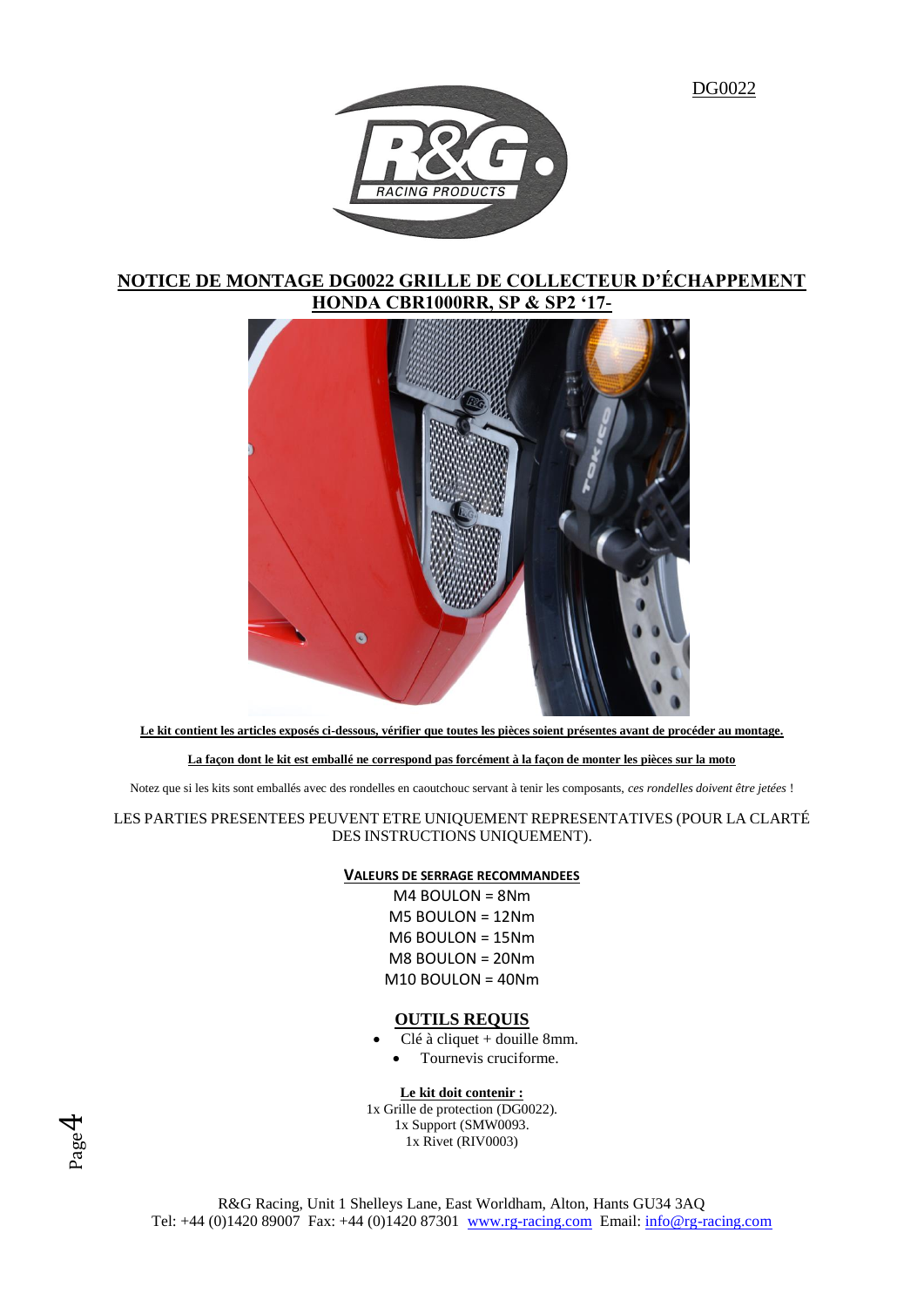











Photo 3 Photo 4

# **NOTICE DE MONTAGE**

- Pour monter la grille de protection, Enlever le boulon de fixation radiateur inférieur, voir photo 1.
- Prendre le petit support fourni et montez sur le sur le trou de fixation de radiateur inférieur, voir photo 2, avant de réinsérer le boulon d'origine et de serrer légèrement. (Si le montage s'effectue sur une moto qui possède déjà une grille de protection radiateur, monter le support comme sur la photo 2, sur le haut du support de protection radiateur).
- Monter la grille de protection des collecteurs en position avec la pince à ressort placée sur le second collecteur puis aligner le trou de fixation supérieur avec le trou situé sur le petit support monté précédemment, voir photo 3. *(Une fois le support desserré, il pivote facilement dans la position souhaitée).*
- Enlever la grille de protection puis serrer le boulon de fixation radiateur inférieur pour fixer le support correctement.
- Remonter la grille de protection sur le collecteur d'échappement, en utilisant le clip puis monter un rivet fourni dans le trou de fixation supérieur et dans le petit trou du support, voir photo 4.

R&G Racing, Unit 1 Shelleys Lane, East Worldham, Alton, Hants GU34 3AQ Tel: +44 (0)1420 89007 Fax: +44 (0)1420 87301 [www.rg-racing.com](http://www.rg-racing.com/) Email: [info@rg-racing.com](mailto:info@rg-racing.com)